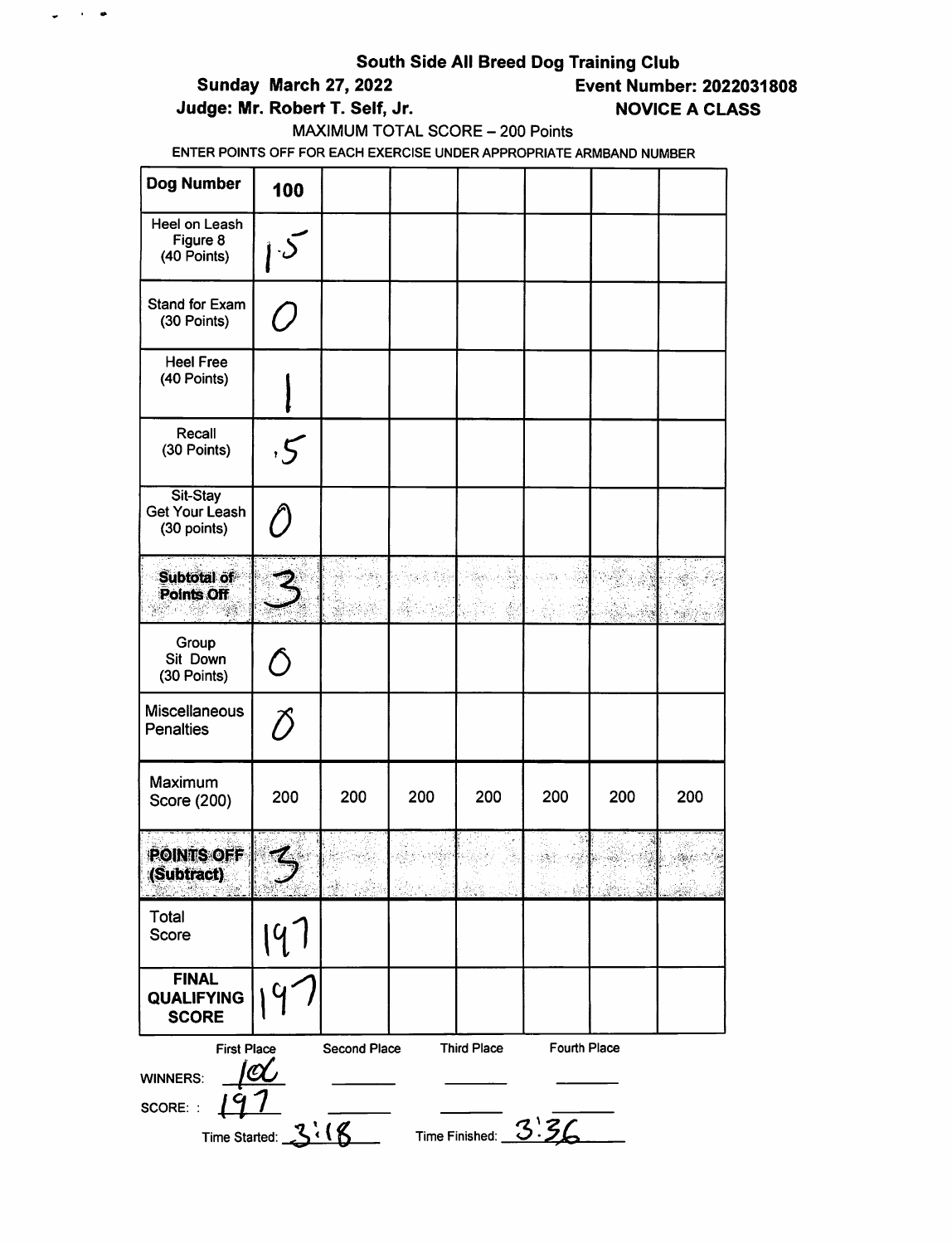$\sim$  7

 $\frac{1}{\sqrt{2}}$ 

# Sunday March 27, 2022 Event Number: 2022031808

Judge: Mr. Robert T. Self, Jr. NOVICE B CLASS

### MAXIMUM TOTAL SCORE - 200 Points

| Dog Number                                                                                                                                                                                          | 105                                               | 106                  | 107                                                       | 108     |     |     |     |  |
|-----------------------------------------------------------------------------------------------------------------------------------------------------------------------------------------------------|---------------------------------------------------|----------------------|-----------------------------------------------------------|---------|-----|-----|-----|--|
| Heel on Leash<br>Figure 8<br>(40 Points)                                                                                                                                                            | 3                                                 |                      |                                                           |         |     |     |     |  |
| <b>Stand for Exam</b><br>(30 Points)                                                                                                                                                                | NQ                                                | $\mathcal{O}$        | ( )                                                       | O       |     |     |     |  |
| <b>Heel Free</b><br>(40 Points)                                                                                                                                                                     | 1.5                                               |                      | $\mathcal{L}% _{M_{1},M_{2}}^{\alpha,\beta}(\varepsilon)$ |         |     |     |     |  |
| Recall<br>(30 Points)                                                                                                                                                                               |                                                   | 5 <sup>5</sup>       |                                                           | $\zeta$ |     |     |     |  |
| Sit-Stay<br><b>Get Your Leash</b><br>(30 points)                                                                                                                                                    | $\left(\begin{matrix} 1 \\ 1 \end{matrix}\right)$ | (                    |                                                           |         |     |     |     |  |
| <b>Subtotal of</b><br>Points Off                                                                                                                                                                    | NQ ZS                                             |                      |                                                           |         |     |     |     |  |
| Group<br>Sit Down<br>(30 Points)                                                                                                                                                                    |                                                   | $\epsilon$           | $\mathcal{U}$                                             |         |     |     |     |  |
| <b>Miscellaneous</b><br><b>Penalties</b>                                                                                                                                                            | RECASCI<br>Gledy                                  | δ                    | $\mathcal D$                                              |         |     |     |     |  |
| Maximum<br>Score (200)                                                                                                                                                                              | 200                                               | 200                  | 200                                                       | 200     | 200 | 200 | 200 |  |
| <b>POINTS OFF</b><br>(Subtract)                                                                                                                                                                     | - 39                                              | $\boldsymbol{\iota}$ |                                                           |         |     |     |     |  |
| <b>Total</b><br>Score                                                                                                                                                                               |                                                   | 141.5 146.5          |                                                           | 188     |     |     |     |  |
| <b>FINAL</b><br><b>QUALIFYING</b><br><b>SCORE</b>                                                                                                                                                   |                                                   | 1975                 |                                                           |         |     |     |     |  |
| <b>First Place</b><br>Second Place<br><b>Third Place</b><br>Fourth Place<br>08<br>106<br><b>WINNERS:</b><br><u> 196.5</u><br>147.5<br>SCORE: :<br>Time Finished: $\mathcal{S}.$<br>Time Started: 7' |                                                   |                      |                                                           |         |     |     |     |  |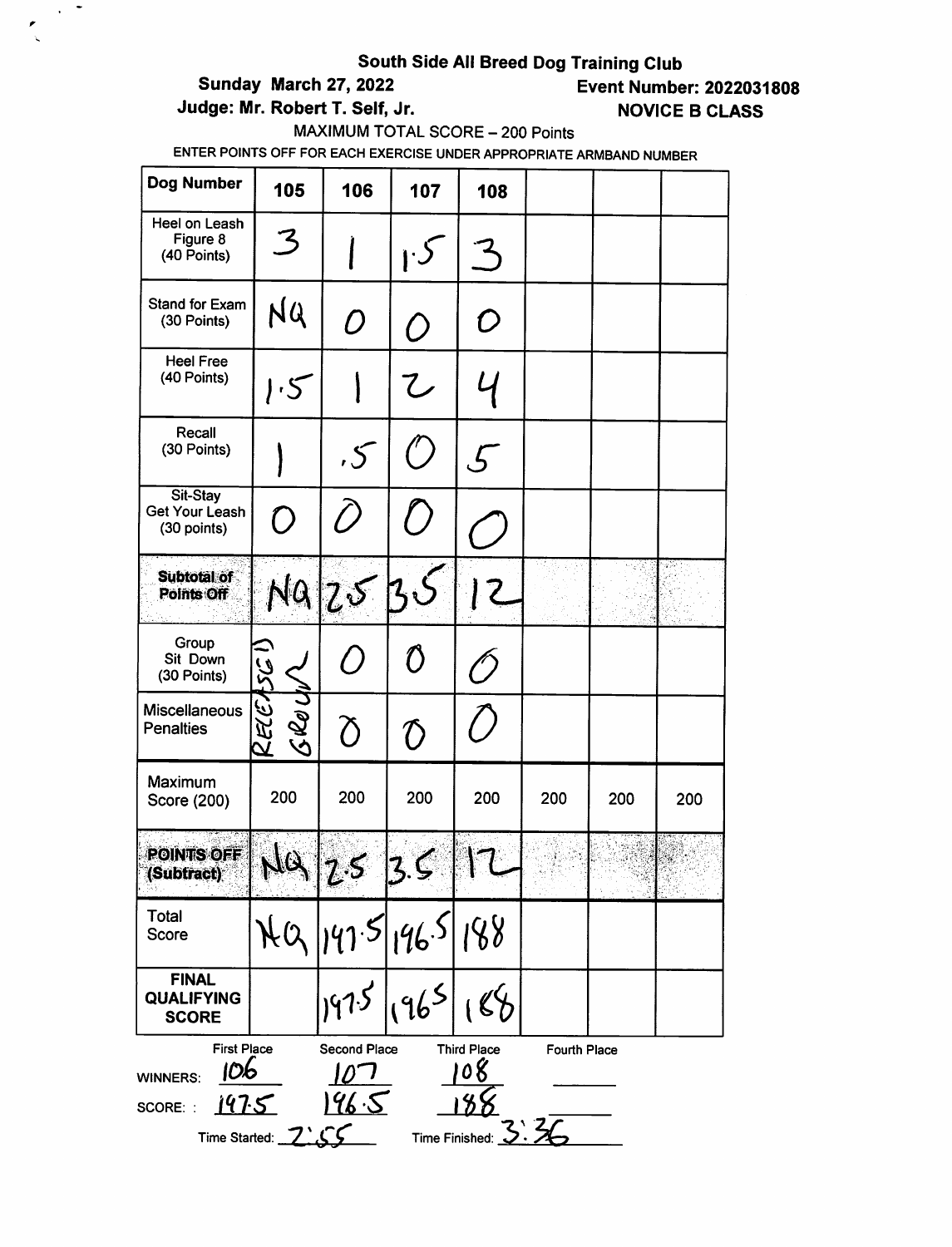$\sigma_{\rm{max}}$ 

Judge: Mr. Robert T. Self, Jr. Casser Communication of the CLASS

# Sunday March 27, 2022 Event Number: 2022031808

MAXIMUM TOTAL SCORE - 200 Points

| Dog Number                                                 | 112                                                                                                                             | 114          | 116           | 117       | 119          | 120                      | 122              |  |
|------------------------------------------------------------|---------------------------------------------------------------------------------------------------------------------------------|--------------|---------------|-----------|--------------|--------------------------|------------------|--|
| <b>Heel Free</b><br><b>Figure Eight</b><br>(40 Points)     | З                                                                                                                               |              | 2.5           | $5^{-}$   |              |                          |                  |  |
| Command<br>Discrimination<br>Stand-Down-Sit<br>(30 points) | NQ                                                                                                                              | ろ            | $\bigcap$     | NQ        | NQ           | $\mathcal O$             |                  |  |
| Drop on Recall<br>(30 Points)                              | NQ                                                                                                                              |              | $\mathcal{S}$ | NQ        |              |                          |                  |  |
| Retrieve on Flat<br>(20 points)                            |                                                                                                                                 |              |               | NQ        | 3            | $\cdot$ 5                |                  |  |
| Retrieve over<br>High Jump<br>(30 Points)                  | Z                                                                                                                               |              |               |           | ζ            |                          |                  |  |
| Broad Jump<br>(20 Points)                                  | てつ                                                                                                                              |              |               | NQ        | <b>ζ</b>     | Z                        | $\measuredangle$ |  |
| <b>Stand Stay</b><br><b>Get Your Leash</b><br>(30 Points)  | $\ell$ ,                                                                                                                        | $\mathbf{I}$ |               | $\bigcap$ | $\mathcal O$ | $\overline{\mathcal{O}}$ |                  |  |
| <b>Miscellaneous</b><br><b>Penalties</b>                   |                                                                                                                                 |              |               | $\bigcap$ | $\bigcirc$   | Ő                        |                  |  |
| Maximum<br>Score (200)                                     | 200                                                                                                                             | 200          | 200           | 200       | 200          | 200                      | 200              |  |
| <b>POINTS OFF</b><br>(Subtract)                            | NQ                                                                                                                              | Q            |               | NQ        | NQ           | NQ                       | NG               |  |
| Total<br>Score                                             |                                                                                                                                 | NQ.          | 192.5         | 10        |              | NQ                       |                  |  |
| <b>FINAL</b><br><b>QUALIFYING</b><br><b>SCORE</b>          |                                                                                                                                 |              | 1925          |           |              |                          |                  |  |
| <b>WINNERS:</b><br>SCORE: :                                | Second Place<br>Fourth Place<br><b>Third Place</b><br>First Place<br>X)<br>925<br>Time Started: 11, 3<br>Time Finished: $12.30$ |              |               |           |              |                          |                  |  |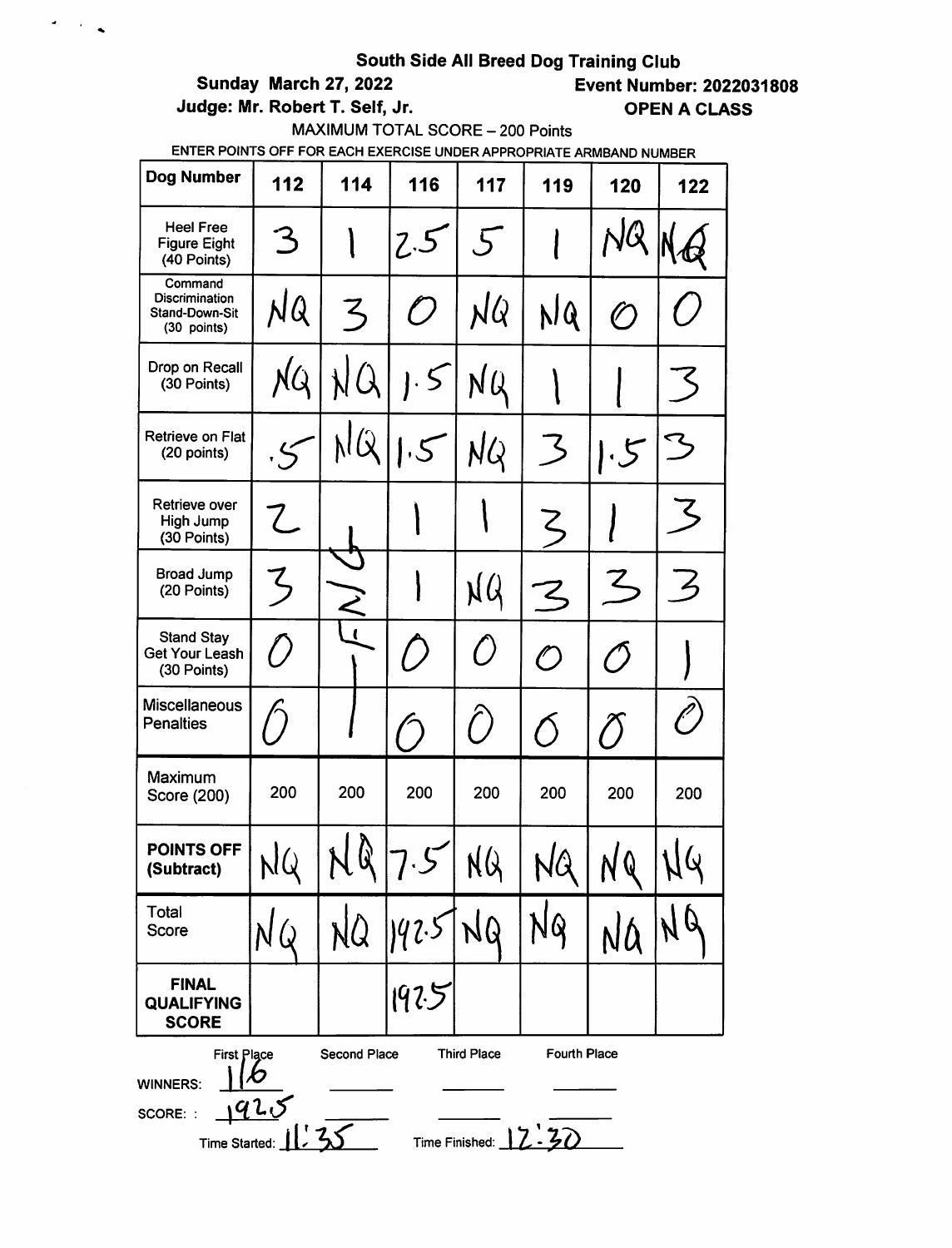# Sunday March 27, 2022 Event Number: 2022031808

 $\epsilon$ 

 $\ddot{\phantom{a}}$ 

Judge: Mr. Robert T. Self, Jr. OPEN B & PREFERRED OPEN CLASSES

MAXIMUM TOTAL SCORE - 200 Points

ENTER POINTS OFF FOR EACH EXERCISE UNDER APPROPRIATE ARMBAND NUMBER

ORDER OF EXERCISES  $(I - VI)$  TT

| <b>Dog Number</b>                                 | 125         | 127               | 128州 | 129           | P198                  | 131                                                       | 137                   |
|---------------------------------------------------|-------------|-------------------|------|---------------|-----------------------|-----------------------------------------------------------|-----------------------|
| $B$ $\mathcal{I}$                                 | 1.5         | $\mathcal{Z}$     |      | NQ            | NQ                    |                                                           | D                     |
| $R$ $H$                                           | l           | NQ                |      | $\mathcal{S}$ | $\cdot$ $\mathcal{S}$ | $\mathcal{Z}% _{M_{1},M_{2}}^{\prime\prime}(\varepsilon)$ | $\cdot$ $\mathcal{S}$ |
| RF                                                |             | $\left(\,\right)$ |      | $\mathcal D$  | .5                    | 1.5                                                       | Õ                     |
| DR                                                |             | Z                 |      | NÛ            | Z                     | N Q                                                       | -5                    |
| CD                                                | .5          | $\overline{O}$    |      | $\bigcirc$    | NQ                    | NQ                                                        | Ő                     |
| 8<br>H <sup>F</sup>                               | O           | $\bigcirc$        |      | $\cdot$ 5     | $\pmb\varphi$         | $\mathcal{C}$                                             |                       |
| $S+n$ d                                           | $\varsigma$ | NQ                |      | $\bigcirc$    | O                     | Ò                                                         | ()                    |
| Miscellaneous<br><b>Penalties</b>                 | / /         |                   |      |               | Ô                     | Ő                                                         | Õ                     |
| Maximum<br>Score (200)                            | 200         | 200               | 200  | 200           | 200                   | 200                                                       | 200                   |
| POINTS OFF<br>(Subtract)                          |             | NA                |      | NQ            | NQ                    | NQ                                                        |                       |
| Total<br>Score                                    | 194.5       | NQ                |      | NQ            | NQ                    | NQ                                                        | 198                   |
| <b>FINAL</b><br><b>QUALIFYING</b><br><b>SCORE</b> | 1945        |                   |      |               |                       |                                                           | 198                   |

Broad Jump = 20 Stay-Get Your Leash = 30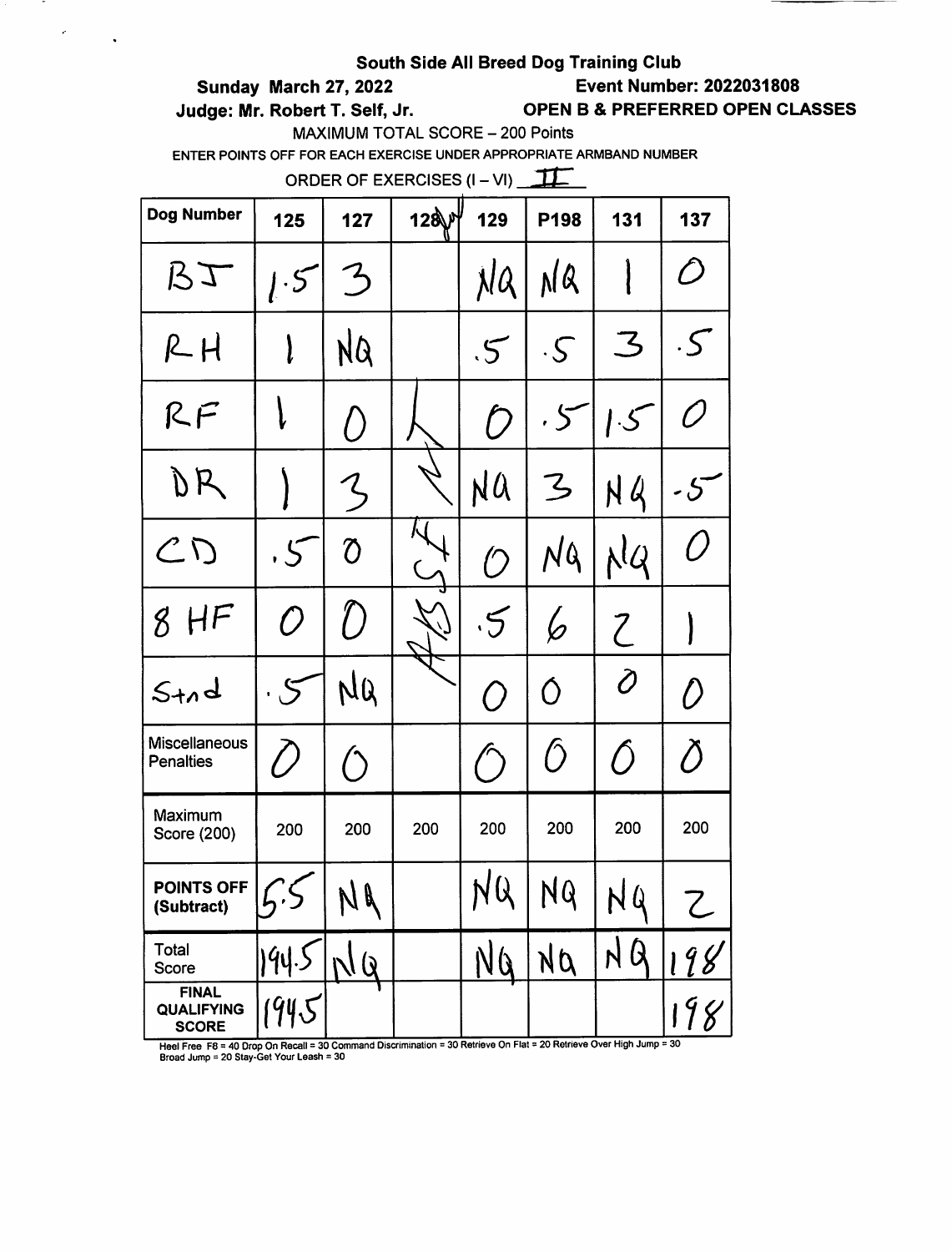$\mathbf{e}^{\mathrm{d}}=\mathbf{e}^{\mathrm{d}\mathbf{e}^{\mathrm{d}}_{\mathrm{d}t}}$ 

 $\ddot{\phantom{1}}$ 

Sunday March 27, 2022 Event Number: 2022031808

Judge: Mr. Robert T. Self, Jr. OPEN B & PREFERRED OPEN CLASSES

 $\ddot{\phantom{0}}$ 

MAXIMUM TOTAL SCORE - 200 Points

ENTER POINTS OFF FOR EACH EXERCISE UNDER APPROPRIATE ARMBAND NUMBER

ORDER OF EXERCISES  $(I - VI)$ 

| Dog Number                                        | 138                | 139                   | 140                         | 141                                                       | 143 | 144           | 146       |
|---------------------------------------------------|--------------------|-----------------------|-----------------------------|-----------------------------------------------------------|-----|---------------|-----------|
| BT                                                | $\cdot$ S          | .5                    |                             | O                                                         |     | $\cdot$ S     |           |
| $R$ H                                             |                    | $\cdot$ $\mathcal{S}$ | $\mathcal{D}$               | $\cdot 5$                                                 |     | $\sqrt{5}$    |           |
| RF                                                | $\left(\right)$    | $\cdot$ 5             |                             | $\cdot 5$                                                 |     |               | こ         |
| DR                                                | $\cdot$ 5          | $\sigma$              | $\mathcal{S}$               | $\mathcal O$                                              |     |               |           |
| CD                                                | $\bm{\mathcal{D}}$ | $\hat{O}$             | $\mathcal O$                | $\hat{O}$                                                 |     | (?)           | $\cdot$ 5 |
| $8$ HF                                            |                    | $.5\%$                | .5                          | Ő                                                         |     |               | Z         |
| $S+nd$                                            | $\left(\right)$    | $\hat{O}$             | $\bigcap$                   | Ő                                                         |     | $\bigcirc$    | O         |
| <b>Miscellaneous</b><br><b>Penalties</b>          | $\left(\right)$    | $\left(\right)$       |                             | $\mathcal{D}% _{M_{1},M_{2}}^{\alpha,\beta}(\varepsilon)$ |     | $^{\prime}$ ) |           |
| Maximum<br>Score (200)                            | 200                | 200                   | 200                         | 200                                                       | 200 | 200           | 200       |
| POINTS OFF<br>(Subtract)                          | て                  | 7 <                   | $\leq$<br>$  \mathcal{U}  $ |                                                           |     | Z             |           |
| Total<br>Score                                    |                    |                       | 197.5                       | 199                                                       |     | $19^{\prime}$ | 193       |
| <b>FINAL</b><br><b>QUALIFYING</b><br><b>SCORE</b> |                    | 1975                  |                             | qq                                                        |     |               |           |

Heel Free F8 = 40 Drop On Recall = 30 Command Discrimination = 30 Retrieve On Flat = 20 Retrieve Over High Jump = 30<br>Broad Jump = 20 Stay-Get Your Leash = 30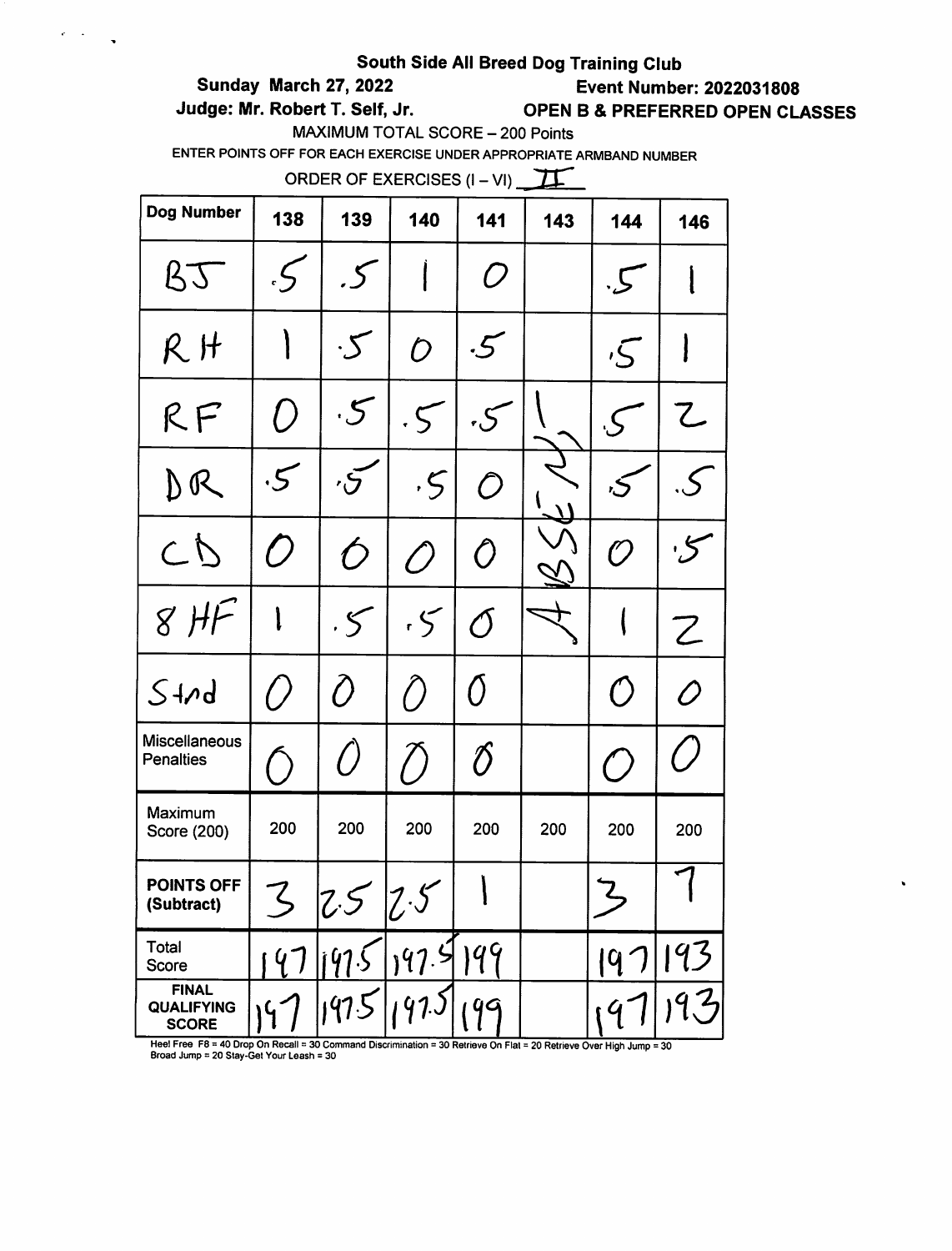$\epsilon$  ,  $\epsilon$  ,  $\epsilon$ 

# Sunday March 27, 2022 Event Number: 2022031808

Judge: Mr. Robert T. Self, Jr. OPEN B & PREFERRED OPEN CLASSES

MAXIMUM TOTAL SCORE - 200 Points

ENTER POINTS OFF FOR EACH EXERCISE UNDER APPROPRIATE ARMBAND NUMBER

ORDER OF EXERCISES  $(I - VI)$   $\sqrt{1}$ 

| Dog Number                                        | 148            |     |     |     |     |     |        |
|---------------------------------------------------|----------------|-----|-----|-----|-----|-----|--------|
| BJ                                                | $\mathcal{F}$  |     |     |     |     |     |        |
| $R$ $H$                                           | $\overline{3}$ |     |     |     |     |     |        |
| RF                                                | $\mathcal{L}$  |     |     |     |     |     |        |
| DR                                                |                |     |     |     |     |     |        |
| CD                                                | $\mathcal{O}$  |     |     |     |     |     |        |
| $8 HF$                                            |                |     |     |     |     |     |        |
| $5 + n d$                                         | $\bigcirc$     |     |     |     |     |     |        |
| <b>Miscellaneous</b><br><b>Penalties</b>          |                |     |     |     |     |     |        |
| Maximum<br>Score (200)                            | 200            | 200 | 200 | 200 | 200 | 200 | 200    |
| POINTS OFF<br>(Subtract)                          | O              |     |     |     |     |     |        |
| Total<br>Score                                    | 194            |     |     |     |     |     |        |
| <b>FINAL</b><br><b>QUALIFYING</b><br><b>SCORE</b> | 194            |     |     |     |     |     | $\sim$ |

Heel Free F8 = 40 Drop On Recall = 30 Command Discrimination = 30 Retrieve On Flat = 20 Retrieve Over High Jump = 30 Broad Jump = 20 Stay-Gel Your Leash = 30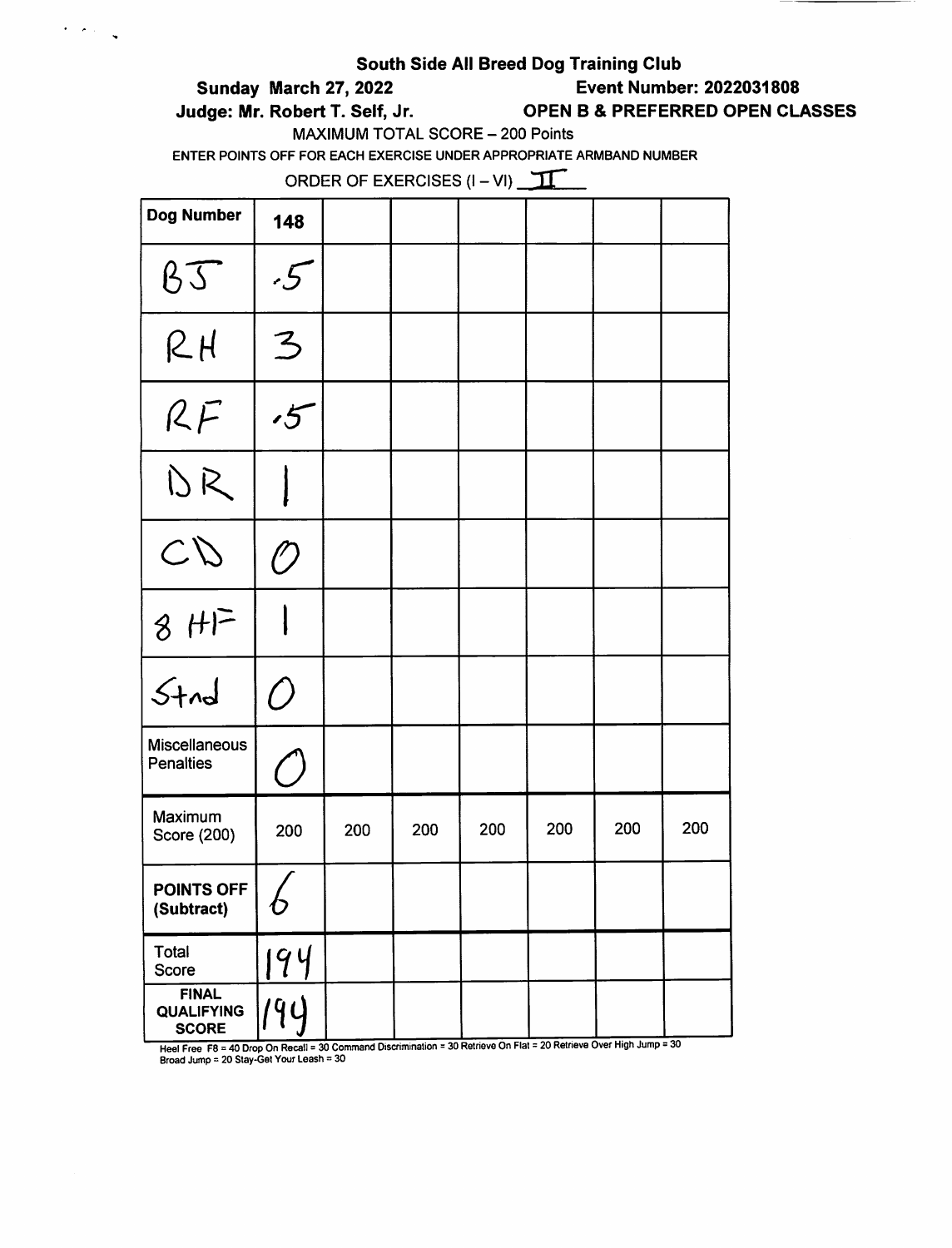# **AWARD PLACEMENT SHEET**

# Judges will mark the placements for the classes below as follows:

- All-Breed trial: Fill in all of Section A.
- Specialty/Group trial (single breed): Fill in all of section B.
- Specialty/Group trial (Option 2 open to all-breeds): Fill in all of sections, A B.

Event #: 2022031808

Date: 3/27/2022

Judge: Mr. Robert T. Self, Jr.

 $\bf{A}$  Class Name: Open B

 $\pmb{r} = \pmb{e}^{\dagger} \pmb{e}^{\dagger}$ 

Trial Type: |X| Regular | | Specialty Option 2

 $15 - 13 - 9$ 

# ALL-BREED Awards

|         | <b>First Place</b> | <b>Second Place</b> | <b>Third Place</b> | Fourth Place |
|---------|--------------------|---------------------|--------------------|--------------|
| Winners |                    |                     |                    |              |
| Score   |                    |                     |                    |              |

**Class Name: Open** 

Preferr ed ALL-BREED Awards

|         | <b>First Place</b> | Second Place | Third Place | Fourth Place |
|---------|--------------------|--------------|-------------|--------------|
| Winners |                    |              | 111FFEC     |              |
| Score   |                    |              |             |              |

# SPECIALTY/GROUP AWARDS ONLY:

# B Class Name: SPECIALTY/GROUP Awards

|         | <b>First Place</b> | <b>Second Place</b> | Third Place | Fourth Place |
|---------|--------------------|---------------------|-------------|--------------|
| Winners |                    |                     |             |              |
| Score   |                    |                     |             |              |

Name: Preferred SPECIALTY/GROUP Awards

|                | <b>First Place</b> | <b>Second Place</b> | Third Place | <b>Fourth Place</b> |
|----------------|--------------------|---------------------|-------------|---------------------|
| <b>Winners</b> |                    |                     |             |                     |
| <b>Score</b>   |                    |                     |             |                     |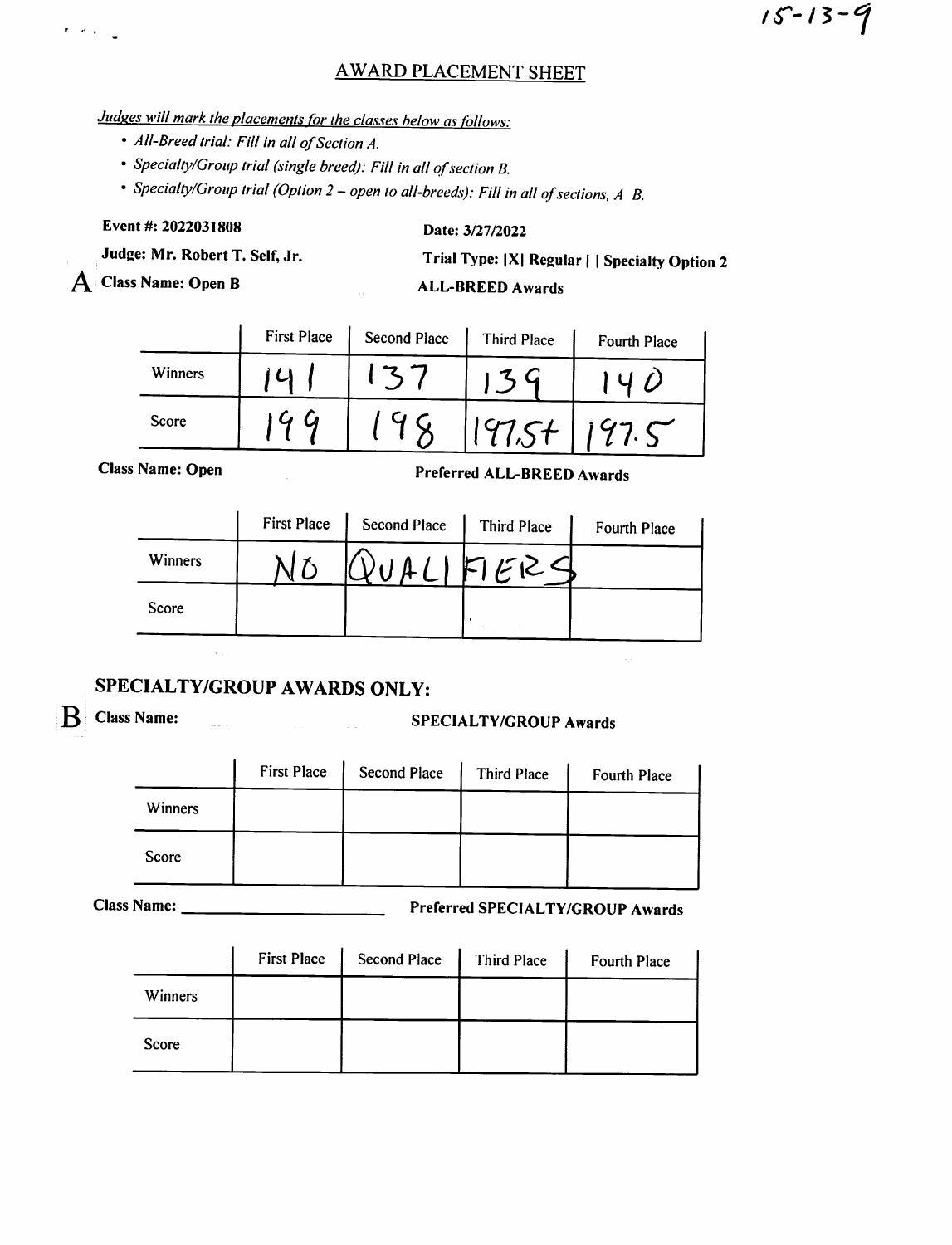$\mathcal{L}$ 

 $\alpha_{\rm B}$  and  $\beta_{\rm B}$ 

Sunday March 27, 2022 Event Number: 2022031808

Judge: Mr. Robert T. Self, Jr. (2008) UTILITY A CLASS

MAXIMUM TOTAL SCORE - 200 Points

| Dog Number                                                 | 154 | 158                 | 162           | 164                                                                                                                           |                     |     |     |
|------------------------------------------------------------|-----|---------------------|---------------|-------------------------------------------------------------------------------------------------------------------------------|---------------------|-----|-----|
| Signal<br><b>Exercise</b><br>(40 Points)                   | NQ  |                     |               |                                                                                                                               |                     |     |     |
| Scent<br>Discrimination<br>Article 1<br>(30 Points)        | NQ  |                     | Z             |                                                                                                                               |                     |     |     |
| Scent<br><b>Discrimination</b><br>Article 2<br>(30 Points) | て   |                     |               |                                                                                                                               |                     |     |     |
| <b>Directed</b><br>Retrieve<br>(30 Points)                 | 3   | どう                  |               |                                                                                                                               |                     |     |     |
| Moving Stand<br>& Exam<br>(30 Points)                      | NQ  | 221<br>2            | $\mathcal{Z}$ |                                                                                                                               |                     |     |     |
| <b>Directed</b><br>Jumping<br>(40 Points)                  | NQ  |                     |               |                                                                                                                               |                     |     |     |
| <b>Miscellaneous</b><br><b>Penalties</b>                   | D   |                     | 0             |                                                                                                                               |                     |     |     |
| Maximum<br>Score (200)                                     | 200 | 200                 | 200           | 200                                                                                                                           | 200                 | 200 | 200 |
| <b>POINTS OFF</b><br>(Subtract)                            | NQ  |                     | NQ            |                                                                                                                               |                     |     |     |
| Total<br>Score                                             | NY  |                     | NQ            |                                                                                                                               |                     |     |     |
| <b>FINAL</b><br><b>QUALIFYING</b><br><b>SCORE</b>          |     |                     |               |                                                                                                                               |                     |     |     |
| <b>First Place</b><br><b>WINNERS:</b><br>SCORE: :          |     | <b>Second Place</b> |               | <b>Third Place</b><br>$\frac{1}{\sqrt{10}} \frac{1}{\sqrt{10}} \frac{1}{\sqrt{10}} \frac{1}{\sqrt{10}} = \frac{1}{\sqrt{10}}$ | <b>Fourth Place</b> |     |     |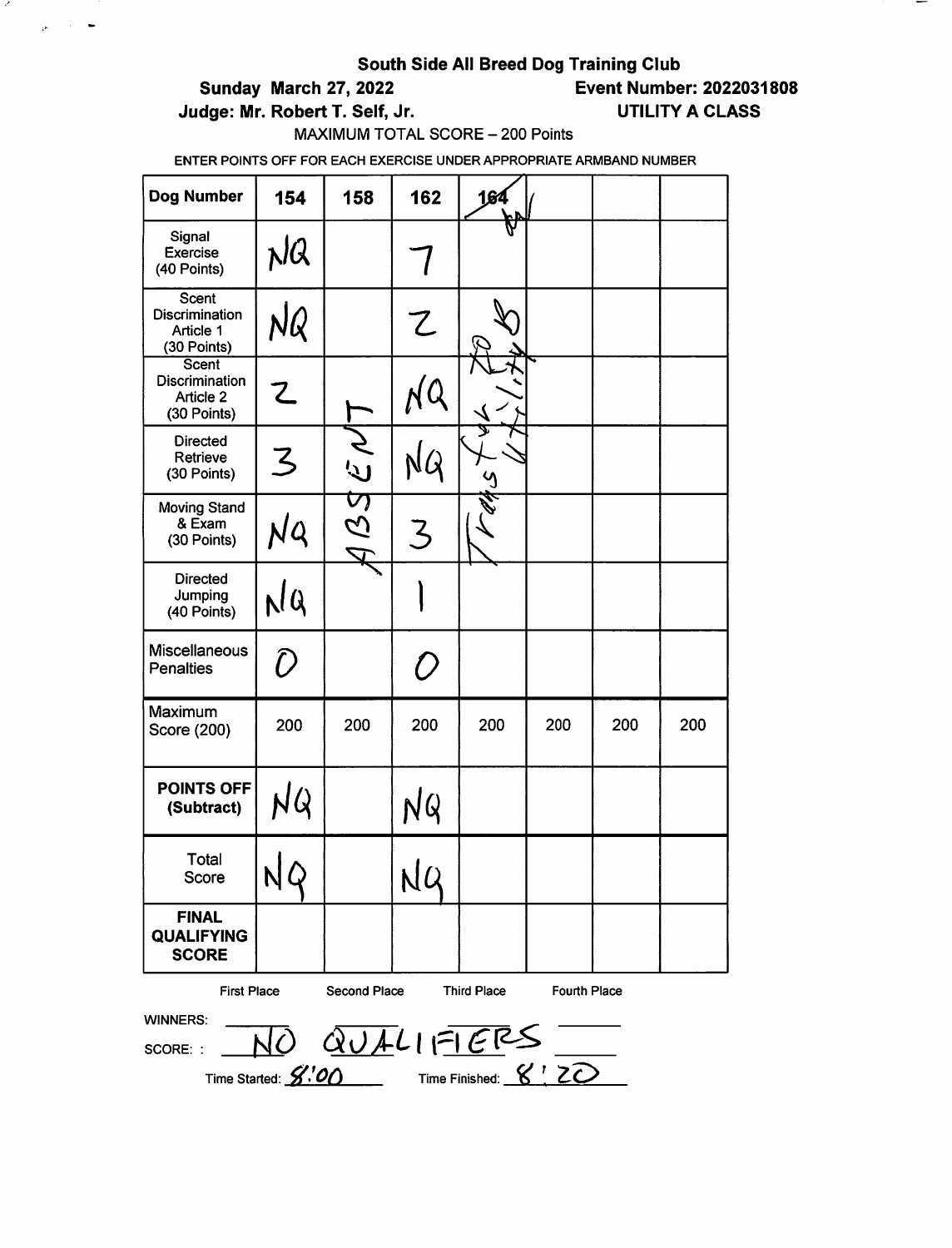# Sunday March 27, 2022 Event Number: 2022031808

 $\frac{1}{2}$  ,  $\frac{1}{2}$  ,  $\frac{1}{2}$ 

# Judge: Mr. Robert T. Self, Jr. UTILITY B & PREFERRED UTILITY CLASSES

MAXIMUM TOTAL SCORE - 200 Points

ENTER POINTS OFF FOR EACH EXERCISE UNDER APPROPRIATE ARMBAND NUMBER

|                                                                      | ORDER OF EXERCISES $(I - VI)$ $\overline{\phantom{a}11}$ |          |     |     |                                                           |                     |                          |  |  |  |
|----------------------------------------------------------------------|----------------------------------------------------------|----------|-----|-----|-----------------------------------------------------------|---------------------|--------------------------|--|--|--|
| <b>Dog Number</b>                                                    | 167                                                      | P201     | 169 | 170 | 171                                                       | 173                 | P203                     |  |  |  |
| DJ                                                                   | Z                                                        | NQ       |     |     | 5                                                         | $\boldsymbol{.5}$   | ろ                        |  |  |  |
| MS                                                                   | $\cdot$ 5                                                | 3        | NQ  |     | $\mathcal{D}% _{M_{1},M_{2}}^{\alpha,\beta}(\varepsilon)$ | $\overline{\cdot5}$ |                          |  |  |  |
| DR                                                                   |                                                          |          |     |     | کی,                                                       | $\mathsf Z$         | $\mathsf{E}[\mathsf{S}]$ |  |  |  |
| SD1                                                                  |                                                          | NQ       |     |     |                                                           | 1.5                 | NQ                       |  |  |  |
| SDE                                                                  |                                                          | <u>Z</u> |     |     |                                                           |                     | NQ                       |  |  |  |
| 5t                                                                   | $\mathsf Z$                                              | 3        |     |     | NG                                                        |                     | NQ                       |  |  |  |
| <b>Miscellaneous</b><br><b>Penalties</b>                             | $\hat{O}$                                                |          |     |     | Ò                                                         | Ο                   | Ô                        |  |  |  |
| Maximum<br>Score (200)                                               | 200                                                      | 200      | 200 | 200 | 200                                                       | 200                 | 200                      |  |  |  |
| <b>POINTS OFF</b><br>(Subtract)                                      | 7،5                                                      |          |     |     |                                                           | 6.5                 |                          |  |  |  |
| Total<br><b>Score</b>                                                | 192.5                                                    | NQ       |     |     |                                                           | NQ 1935             |                          |  |  |  |
| <b>FINAL</b><br><b>QUALIFYING</b><br><b>SCORE</b><br>Signal Everoice | 1925                                                     |          |     |     |                                                           | 1935                |                          |  |  |  |

Signal Exercise = 40 Scent Discrimination (Article 1) = 30 Scent Discrimination (Article 2) = 30 Directed Jumping = 40 Directed Jumping = 40 xercise = 40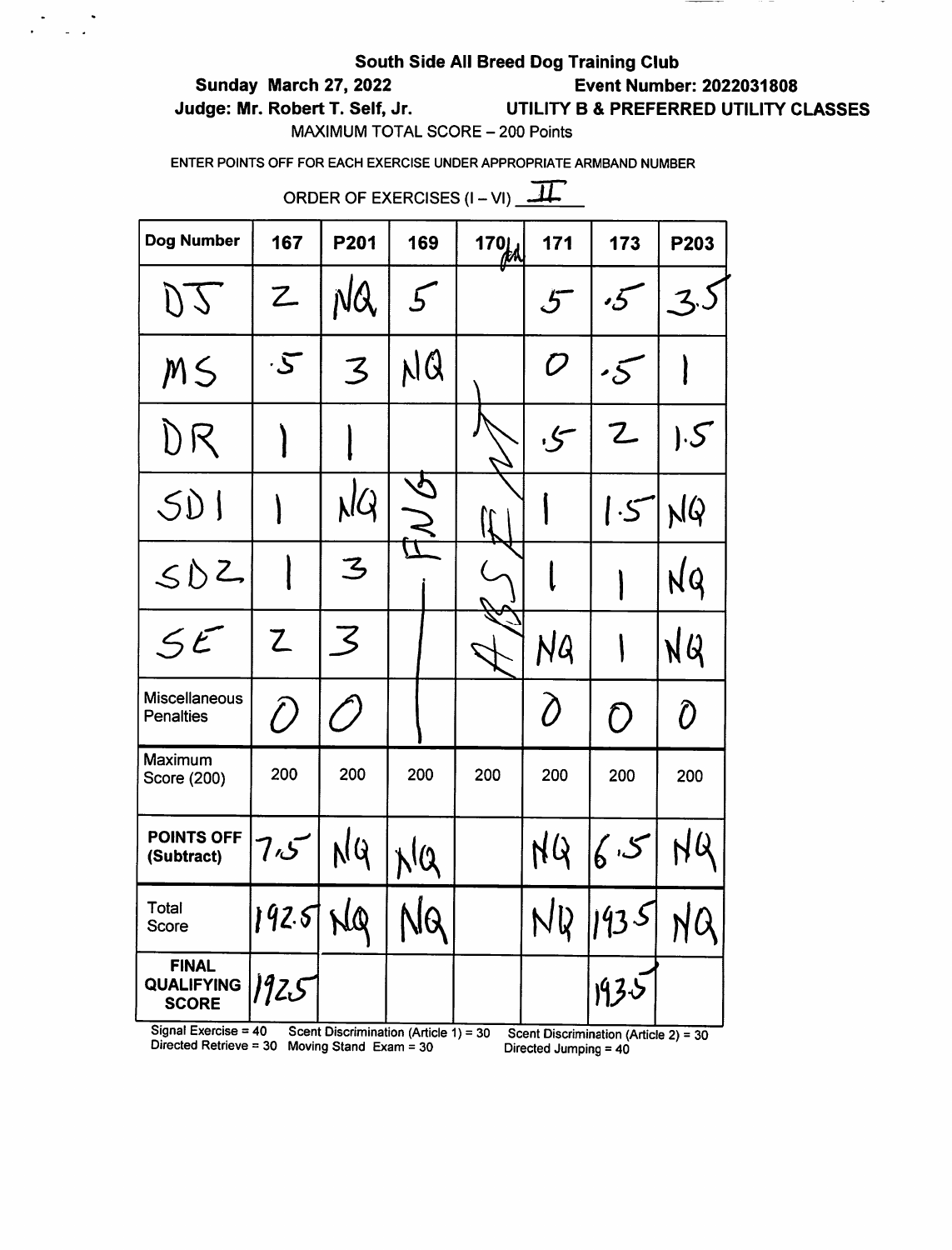# Sunday March 27, 2022 Event Number: 2022031808

 $\begin{pmatrix} 1 & 1 & 1 \\ 1 & 1 & 1 \\ 1 & 1 & 1 \end{pmatrix}$ 

# Judge: Mr. Robert T. Self, Jr. UTILITY 8 & PREFERRED UTILITY CLASSES

MAXIMUM TOTAL SCORE - 200 Points

ENTER POINTS OFF FOR EACH EXERCISE UNDER APPROPRIATE ARMBAND NUMBER

| ORDER OF EXERCISES $(I - VI)$ $\overline{H}$      |               |     |            |     |               |                       |                                               |
|---------------------------------------------------|---------------|-----|------------|-----|---------------|-----------------------|-----------------------------------------------|
| <b>Dog Number</b>                                 | 176           | 177 | 180        | 182 | 183           | 184                   | 187                                           |
| DJ                                                | NQ            |     | $\cdot$ S  |     | $\mathcal{F}$ | ک,                    | .ل                                            |
| MS                                                | $\cdot$ 5     |     |            |     | $\cdot$ S     |                       |                                               |
| DR                                                | $\mathcal{Z}$ |     | 1.5        |     | $\sqrt{}$     | $\mathcal O$          | $\bigcap$                                     |
| $S\mathcal{D}$                                    | NQ            |     | $\cdot 5$  |     | $\cdot$ 5     |                       | Ô                                             |
| SDZ                                               | 3             |     |            |     | D             | $\cdot$ $\mathcal{S}$ |                                               |
| S E                                               | NQ            |     | ʹ៹         |     | Õ             |                       | $\left(\begin{array}{c} 1 \end{array}\right)$ |
| <b>Miscellaneous</b><br><b>Penalties</b>          |               |     | $\bigcirc$ |     | $\bigcirc$    | $\mathcal{L}$         |                                               |
| Maximum<br>Score (200)                            | 200           | 200 | 200        | 200 | 200           | 200                   | 200                                           |
| POINTS OFF<br>(Subtract)                          |               |     |            |     | 7.5           |                       |                                               |
| Total<br>Score                                    | NQ            |     | 19.5       |     | 1975          | 196 199               |                                               |
| <b>FINAL</b><br><b>QUALIFYING</b><br><b>SCORE</b> |               |     | 1915       |     | 1975          | 196                   | 99                                            |

Directed Retrieve = 30 Moving Stand Exam = 30 Directed Jumping = 40

Signal Exercise = 40 Scent Discrimination (Article 1) = 30 Scent Discrimination (Article 2) = 30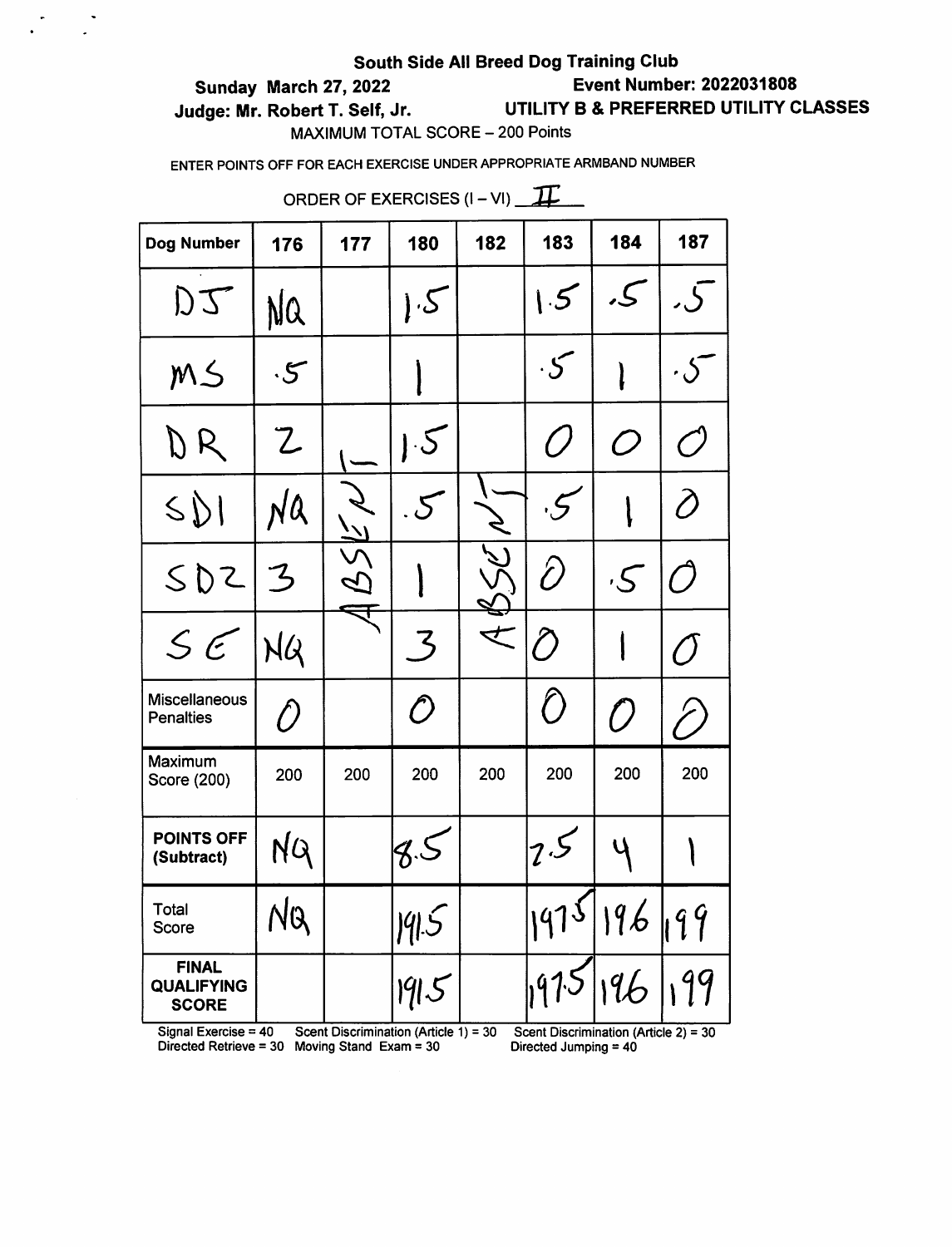# Sunday March 27, 2022 Event Number: 2022031808

 $\overline{\phantom{a}}$ 

# Judge: Mr. Robert T. Self, Jr. UTILITY B & PREFERRED UTILITY CLASSES

MAXIMUM TOTAL SCORE - 200 Points

ENTER POINTS OFF FOR EACH EXERCISE UNDER APPROPRIATE ARMBAND NUMBER

| ORDER OF EXERCISES (I – VI) 11                                            |          |                                       |              |                 |                       |                                          |     |  |
|---------------------------------------------------------------------------|----------|---------------------------------------|--------------|-----------------|-----------------------|------------------------------------------|-----|--|
| <b>Dog Number</b>                                                         | 188      | 189                                   | 190          | 193             | 164                   | <b>From</b>                              |     |  |
| L (1                                                                      | NQ       |                                       | 乙            | NQ              | Z                     |                                          |     |  |
| MS                                                                        |          | نی<br>د                               |              | $\cdot 5$       | $\mathcal{S}$         |                                          |     |  |
|                                                                           |          |                                       | $\mathcal D$ |                 |                       |                                          |     |  |
| SDI                                                                       | $\gamma$ | $\tilde{5}$                           | Ŋ            |                 |                       |                                          |     |  |
| SDE                                                                       | $\prime$ | NQ                                    | $\hat{O}$    | $\mathcal O$    | $\cdot$ 5             |                                          |     |  |
| SE                                                                        |          | ( )                                   |              | ${\mathcal{L}}$ |                       |                                          |     |  |
| Miscellaneous<br><b>Penalties</b>                                         |          | $\hat{O}$                             | $\bigcap$    | $\big($ $\big)$ | ( )                   |                                          |     |  |
| Maximum<br>Score (200)                                                    | 200      | 200                                   | 200          | 200             | 200                   | 200                                      | 200 |  |
| <b>POINTS OFF</b><br>(Subtract)                                           |          | NQ                                    |              | NU              | $\acute{\rightarrow}$ |                                          |     |  |
| Total<br>Score                                                            |          |                                       | NQ   96   NQ |                 | 1194                  |                                          |     |  |
| <b>FINAL</b><br><b>QUALIFYING</b><br><b>SCORE</b><br>Signal Exercise = 40 |          | Scent Discrimination (Article 1) = 30 | 196          |                 | $q_{\mathsf{L}}$      | Scent Discrimination (Article $2$ ) = 30 |     |  |

Directed Retrieve = 30 Moving Stand Exam =  $30$  Directed Jumping =  $40$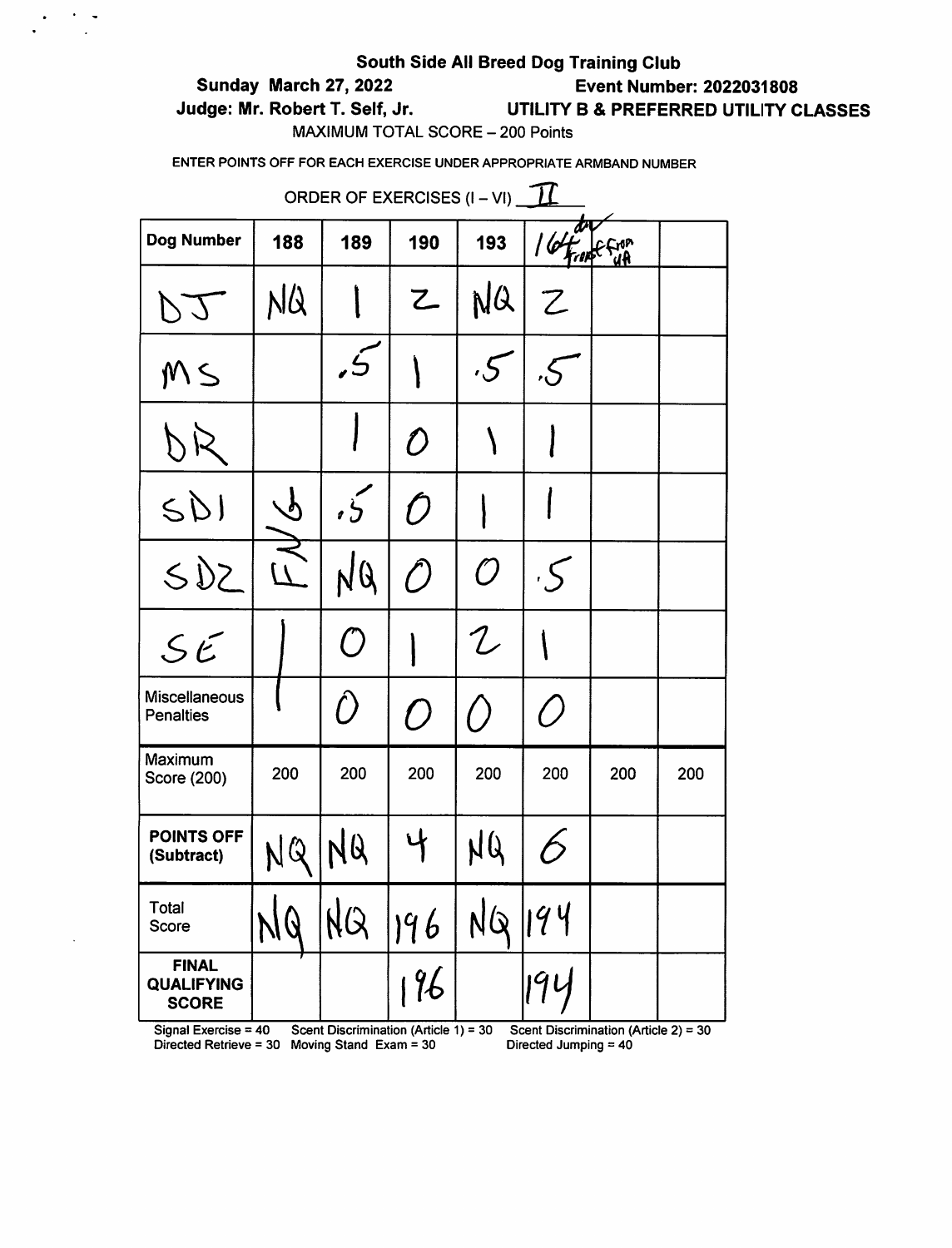# AWARD PLACEMENT SHEET

### Judges will mark the placements for the classes below as follows:

- All-Breed trial: Fill in all of Section A.
- Specialty/Group trial (single breed): Fill in all of section B.

• Specialty/Group trial (Option  $2$  – open to all-breeds): Fill in all of sections, A B.

Event #: 2022031808

#### Date: 3/27/2022

Judge: Mr. Robert T. Self, Jr.

 $\bf{A}$  Class Name: Utility B

Trial Type: |X| Regular | | Specialty Option 2

ALL-BREED Awards

|         | <b>First Place</b> | <b>Second Place</b> | <b>Third Place</b> | Fourth Place |
|---------|--------------------|---------------------|--------------------|--------------|
| Winners |                    |                     |                    |              |
| Score   | u                  |                     |                    |              |

**Class Name: Utility** 

#### Preferr ed ALL-BREED Awards

|         | <b>First Place</b> | <b>Second Place</b> | <b>Third Place</b> | <b>Fourth Place</b> |
|---------|--------------------|---------------------|--------------------|---------------------|
| Winners |                    | QUACIFIERS          |                    |                     |
| Score   |                    |                     |                    |                     |

# SPECIALTY/GROUP AWARDS ONLY:

# B Class Name: SPECIALTY/GROUP Awards

|         | <b>First Place</b> | <b>Second Place</b> | Third Place | Fourth Place |
|---------|--------------------|---------------------|-------------|--------------|
| Winners |                    |                     |             |              |
| Score   |                    |                     |             |              |

Name: Preferred SPECIALTY/GROUP Awards

|                | <b>First Place</b> | <b>Second Place</b> | Third Place | <b>Fourth Place</b> |
|----------------|--------------------|---------------------|-------------|---------------------|
| <b>Winners</b> |                    |                     |             |                     |
| Score          |                    |                     |             |                     |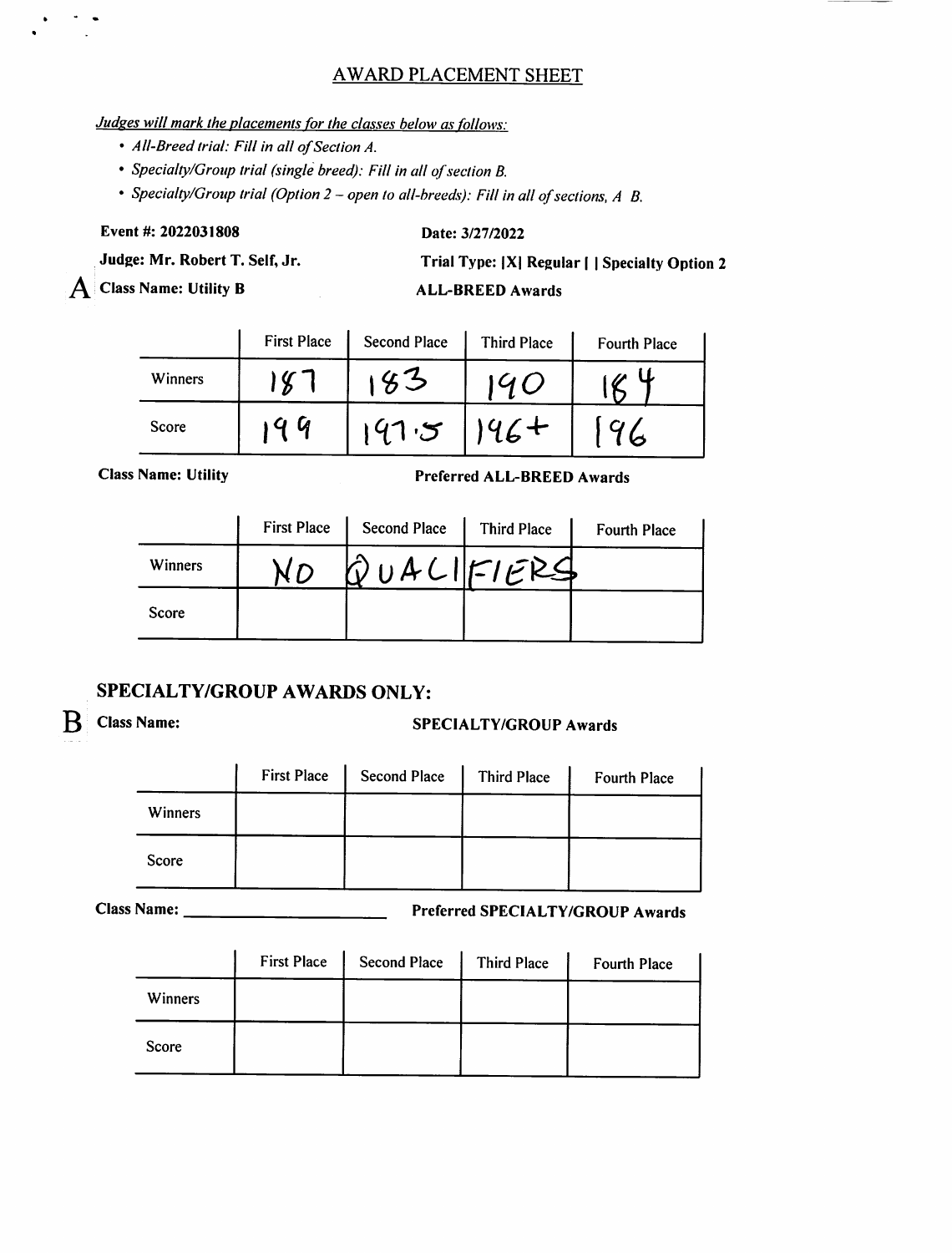$\omega$  ,  $\omega$  , and

# Sunday March 27, 2022 Event Number: 2022031808

### Judge: Mr. Robert T. Self, Jr. BEGINNER NOVICE A CLASS

# MAXIMUM TOTAL SCORE - 200 Points

| <b>Dog Number</b>                                 | 206                                                                             |     |              |     |     |     |     |
|---------------------------------------------------|---------------------------------------------------------------------------------|-----|--------------|-----|-----|-----|-----|
| Heel On Leash<br>(40 points)                      |                                                                                 |     |              |     |     |     |     |
| <b>Figure Eight</b><br>$(40$ points)              |                                                                                 |     |              |     |     |     |     |
| Sit for Exam<br>(40 Points)                       |                                                                                 |     |              |     |     |     |     |
| <b>Sit Stay</b><br>(40 Points)                    |                                                                                 |     |              |     |     |     |     |
| Recall<br>(40 Points)                             |                                                                                 |     |              |     |     |     |     |
| Miscellaneous<br><b>Penalties</b>                 |                                                                                 |     |              |     |     |     |     |
| Maximum<br>Score (200)                            | 200                                                                             | 200 | 200          | 200 | 200 | 200 | 200 |
| <b>POINTS OFF</b><br>(Subtract)                   |                                                                                 |     |              |     |     |     |     |
| <b>Total</b><br><b>Score</b>                      |                                                                                 |     |              |     |     |     |     |
| <b>FINAL</b><br><b>QUALIFYING</b><br><b>SCORE</b> |                                                                                 |     |              |     |     |     |     |
|                                                   | Second Place<br><b>Third Place</b><br><b>First Place</b><br><b>Fourth Place</b> |     |              |     |     |     |     |
| <b>WINNERS:</b>                                   |                                                                                 |     | NO QUELI FIE |     |     |     |     |
| SCORE: :                                          |                                                                                 |     |              |     |     |     |     |
| Time Started: $\frac{V.2}{V}$ Time Finished:      |                                                                                 |     |              |     |     |     |     |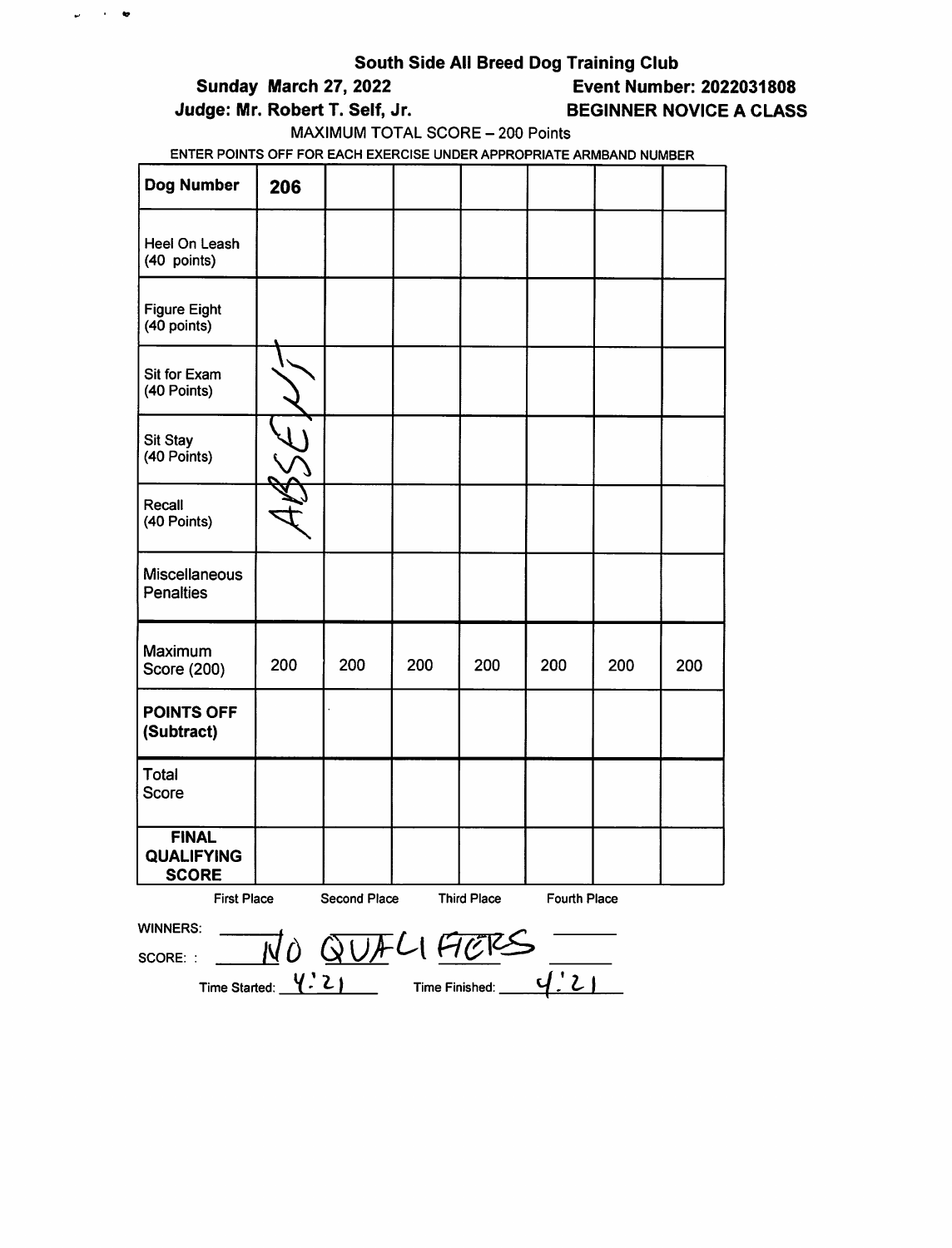$\sim$   $\sim$ 

 $\bullet$ 

Sunday March 27, 2022 Event Number: 2022031808

# Judge: Mr. Robert T. Self, Jr. BEGINNER NOVICE B CLASS

MAXIMUM TOTAL SCORE - 200 Points

| <b>Dog Number</b>                                 | 209                                                                                                                               | 240/2        | <u>.ID</u> | 213                         |     |     |     |  |
|---------------------------------------------------|-----------------------------------------------------------------------------------------------------------------------------------|--------------|------------|-----------------------------|-----|-----|-----|--|
| Heel On Leash<br>(40 points)                      | 6                                                                                                                                 |              |            | C)                          |     |     |     |  |
| <b>Figure Eight</b><br>(40 points)                |                                                                                                                                   | ろ            |            |                             |     |     |     |  |
| Sit for Exam<br>(40 Points)                       | $^{\prime\prime}$                                                                                                                 | $\mathcal C$ |            | $\mathcal{O}$               |     |     |     |  |
| Sit Stay<br>(40 Points)                           |                                                                                                                                   |              |            | .5                          |     |     |     |  |
| Recall<br>(40 Points)                             | Z                                                                                                                                 |              |            |                             |     |     |     |  |
| Miscellaneous<br><b>Penalties</b>                 |                                                                                                                                   | $\epsilon$ . |            | $\mathcal{L}_{\mathcal{A}}$ |     |     |     |  |
| Maximum<br>Score (200)                            | 200                                                                                                                               | 200          | 200        | 200                         | 200 | 200 | 200 |  |
| <b>POINTS OFF</b><br>(Subtract)                   | 12                                                                                                                                |              |            | 5                           |     |     |     |  |
| Total<br>Score                                    | 188                                                                                                                               | 189          |            | 198.5                       |     |     |     |  |
| <b>FINAL</b><br><b>QUALIFYING</b><br><b>SCORE</b> |                                                                                                                                   | 88199        |            | 1985                        |     |     |     |  |
| <b>WINNERS:</b><br>SCORE: :<br>Time Started: 4.0. | <b>Third Place</b><br><b>First Place</b><br>Second Place<br><b>Fourth Place</b><br>$\it 20^{\rm c}$<br>8<br>५.२<br>Time Finished: |              |            |                             |     |     |     |  |